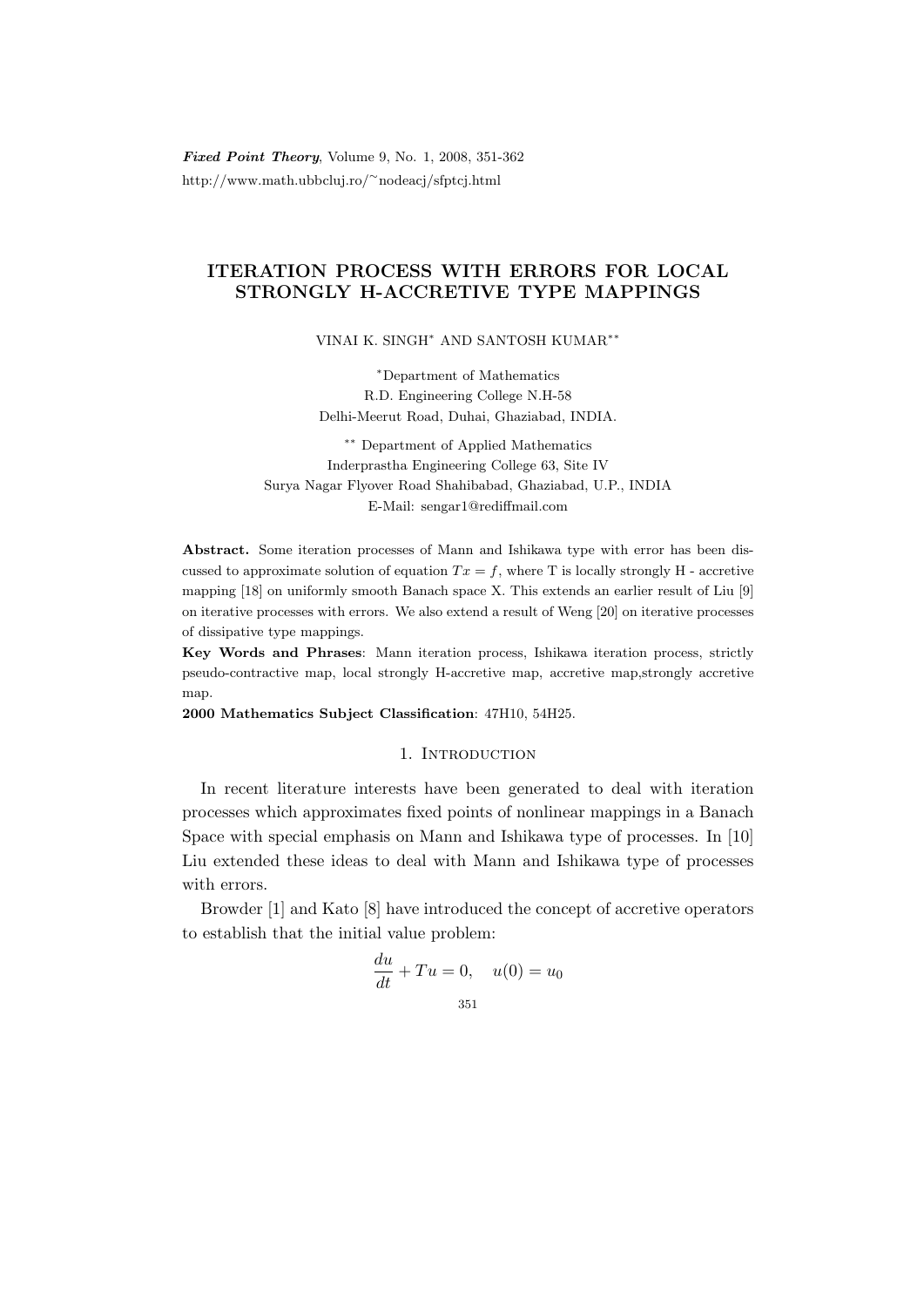is solvable if T is locally Lipschitzian and m-accretive  $[3,6]$ , strongly accretive [2,14] and continuous accretive [11,15,16] operators. In [9] Liu dealt with strongly accretive operators, and proved that when E is a uniformly smooth Banach space and  $T : K \to K$  is a strongly accretive mapping where K is a nonempty closed convex and bounded subset of E then both Mann and Ishikawa iteration with errors could be used to approximate the unique solution of the equation  $Tx = f$ . We extend this result of Liu to cover a new class called local strongly H-accretive operators which include all strongly accretive operators. In fact, it was earlier introduced by Sharma and Thakur [18] for dealing with ordinary iteration processes. In the concluding section we also include a generalization of a result of Weng [20] for dissipative mappings to approximate unique solution of  $Tx = f$  and this scheme involves Mann Iteration process with errors.

Let D be a nonempty subset of a Banach space X. Recall that a mapping  $T: D \to X$  is said to be strictly pseudo-contractive if there exists a constant  $t > 1$  such that the inequality

$$
\|x - y\| \le \| (1 + r)(x - y) - rt(Tx - Ty) \|,
$$
 (1)

holds for all  $x, y \in D$  and  $r > 0$ .

Let X be a Banach space with norm  $\| \cdot \|$  and dual  $X^*$ . Let  $\langle \cdot, \cdot \rangle$  denote the generalized duality pairing. For  $1 < p < \infty$ , the mapping  $J_p : X \to 2^{X^*}$ defined by

 $J_p(x) = \{f^* \in X^* : Re < x, f^* > \; = \; ||\; f^* \;|| ||x||, ||\; f^* \;|| = ||x||^{p-1}\}\,$ 

is called the duality mapping with gauge function  $\phi(t) = t^{p-1}$ , particularly, the duality mapping with gauge function  $\phi(t) = t$ , denoted by J is referred to as normalized duality mapping. In fact that  $J_p(x) = ||x||^{p-1} J(x)$  for  $x \in X, x \neq 0$  and  $1 < p < \infty$  (cf. [19,21,23]). A mapping T with domain D(T) and range R(T) in X is said to be accretive if for all  $x, y \in D(T)$  and  $r > 0$ there holds the inequality

$$
\| x - y \| \le \| x - y - r(Tx - Ty) \|.
$$
 (2)

T is accretive iff for any  $x, y \in D(T)$ , there is  $j \in J(x - y)$  such that

$$
Re < Tx - Ty, \ j > \geq 0. \tag{3}
$$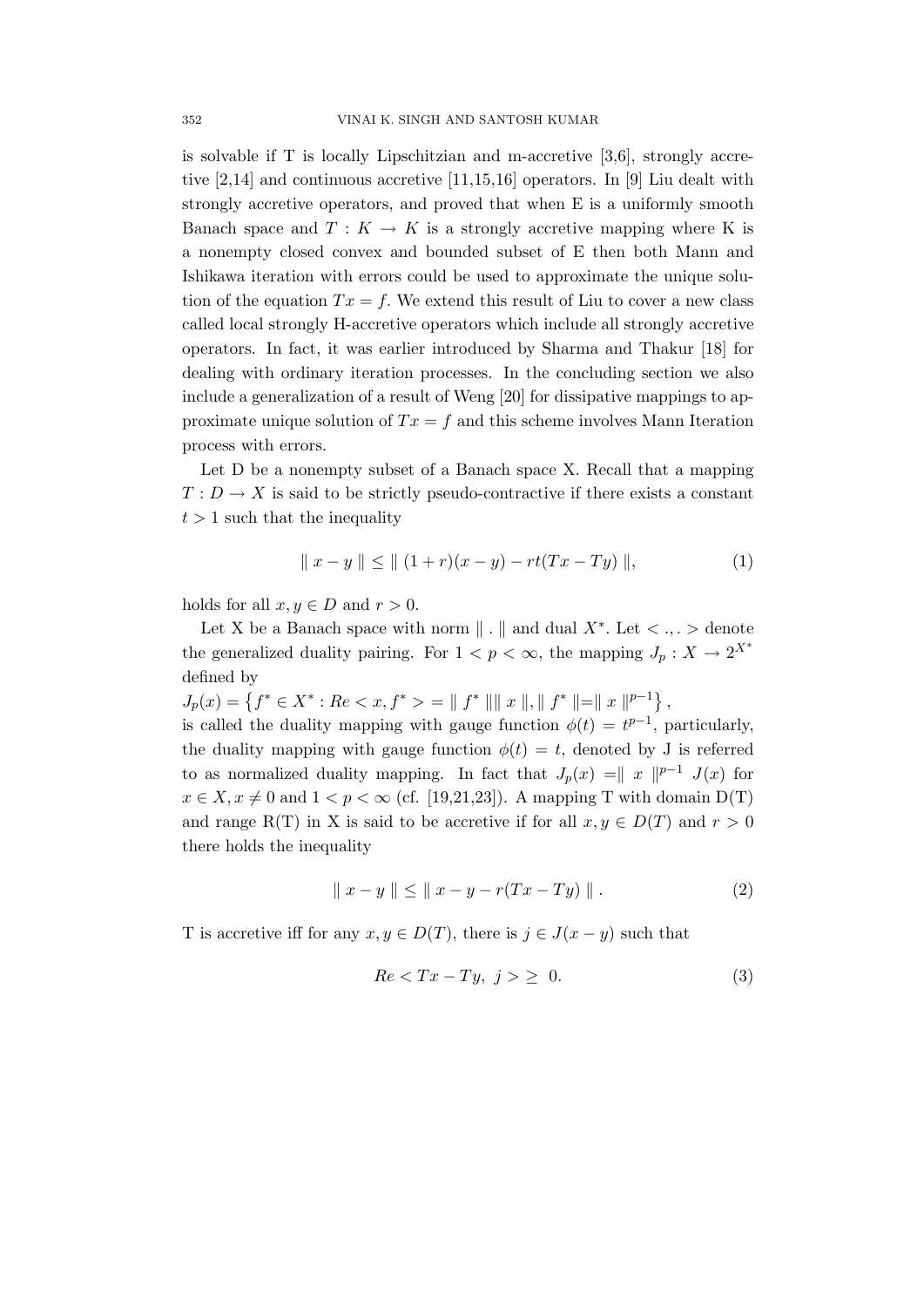Let D be a nonempty subset of Banach space X. Recall that a mapping  $T: D \to X$  is said to be strongly accretive if there exists a real number  $k > 0$ such that for every  $x, y \in D$ ,

$$
Re < Tx - Ty, j > \ge k \parallel x - y \parallel^{2}
$$
\n
$$
(4)
$$

holds for some  $j \in J(x - y)$ , or equivalently, there exists a real number  $k > 0$ such that for every  $x, y \in D$ ,

$$
Re < Tx - Ty, j_p > \geq k \parallel x - y \parallel^p
$$
\n
$$
(5)
$$

holds for some  $j_p \in J_p(x-y)$ . Without loss of generality, we assume that  $k \in (0, 1)$ . In particular, Deimling [4] proved that if X is uniformly smooth Banach space and  $T : X \to X$  is strongly accretive and semicontinuous, then for each  $f \in X$ , the equation Tx = f has a solution in X.

Let D be a nonempty subset of a Banach Space X. A mapping  $T: D \to D$ is said to be a local strongly H-accretive if for each  $x \in D(T)$  and  $p \in F(T)$ , where F(T) is the nonempty fixed point set of T, there exists  $j \in J(x - p)$ such that

$$
\langle Tx - p, j \rangle \ge k_p \| x - p \|^2 \tag{6}
$$

for some  $k_p > 0$ , (assume  $k_p \in (0,1)$ ).

Now let D be a nonempty closed convex subset of a Hilbert space H, with inner product  $\langle , . \rangle$  and let  $T : D(T) \in H$ , then T is said be locally dissipative type at a fixed point p if

$$
Re < Tx - p, x - p > \leq C_p || x - p ||^2 \tag{7}
$$

where  $C_p < 1$  and  $x, p \in D(T)$ . Moreover, if  $\{C_n\} \subset (0, 1]$  satisfies the following conditions:

$$
\lim_{n \to \infty} C_n = 0, \quad \sum_{n=0}^{\infty} C_n = \infty,
$$

then the recursion

$$
x_{n+1} = (1 - C_n)x_n + C_n T(x_n), \quad x_0 \in D
$$

will converge to  $\bar{x}$ .

Dunn [5] and Rhoades and Saliga [17] further introduced the weaker version of (7),

 $Re < \xi - \bar{x}, x - \bar{x} > \leq C_p || x - \bar{x} ||^2$ 

for some  $\bar{x} \in D(T)$ ,  $C_p < 1$  and for all  $x \in D(T)$ ,  $\xi \in Tx$ .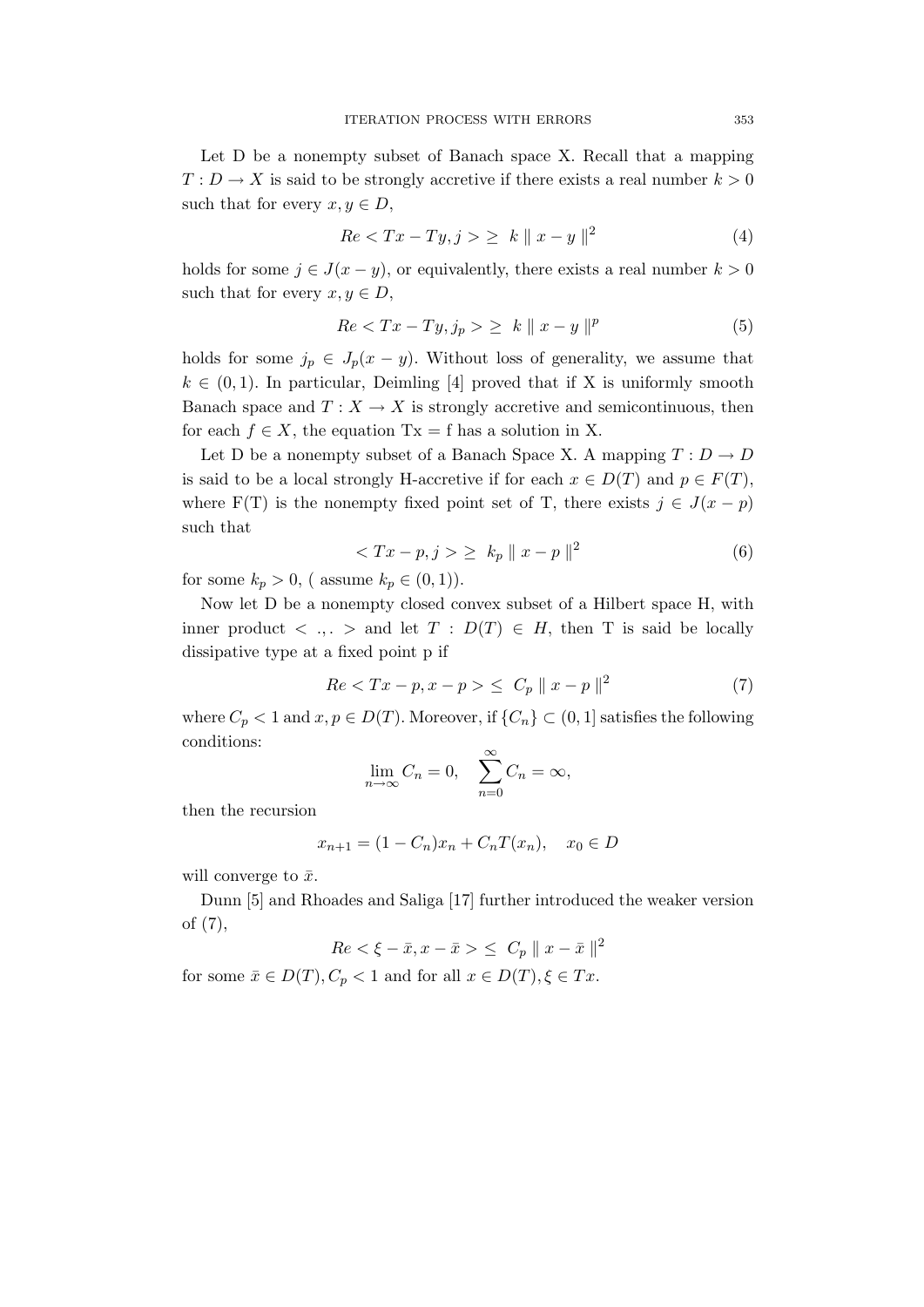Also, Dunn [5] showed that if  $x \in T(x)$  then  $x = \bar{x}$ . So that T can have at most one fixed point. Moreover, if  $\{x_n\}$  is a sequence in D(T) satisfying

$$
x_{n+1} = (1 - C_n)x_n + C_n \xi_n
$$

where  $\xi_n \in T(x_n)$ , with  $\{C_n\} \subset (0, 1]$  satisfying

$$
\sum_{n=0}^{\infty} C_n = \infty, \ \sum_{n=0}^{\infty} C_n^2 < \infty
$$

then  $\{x_n\}$  strongly converges to  $\bar{x}$ .

In this paper we introduce the iterative solutions to the equation  $Tx = f$ , in the case when T is Lipschitzian and local strongly H-accretive which we shall define soon.

Let us first recall the following two iteration processes due to Mann [12] and Ishikawa [7], respectively. Here X is taken to be uniformly smooth.

(I) The Mann iteration process [12] is defined as follow: for a convex subset C of a Banach space X and a mapping  $T: C \to C$ , then the sequence  $\{x_n\} \in C$ is defined by  $x_0 \in C$ ,

$$
x_{n+1} = (1 - C_n)x_n + C_nT_n, \ n \ge 0
$$

where  $\{C_n\}$  is a real sequence satisfying  $c_0 = 1, 0 < c_n \leq 1$ , for all  $n \geq 1$  and  $\sum_{n=0}^{\infty} C_n = \infty.$ 

(II) The Ishikawa iteration process in [21] is defined as follows:

With X and C as above, the sequence  $\{x_n\} \in C$  is defined by  $x_0 \in C$ ,

$$
x_{n+1} = (1 - \alpha_n)x_n + \alpha_n Ty_n,
$$
  

$$
y_n = (1 - \beta_n)x_n + \beta_n Tx_n, \quad n \ge 0,
$$

where  $\{\alpha_n\}$  and  $\{\beta_n\}$  are two sequences in  $(0,1]$  satisfying the conditions  $0 \leq$  $\alpha_n \leq \beta_n \leq 1$  for all n,

and

$$
\lim_{n \to \infty} \beta_n = 0
$$

$$
\sum_{n=0}^{\infty} \alpha_n \beta_n = \infty.
$$

Now we introduce the following concept of the Ishikawa iteration process with errors.

(III) The Ishikawa iteration process with errors is defined as follows: for a nonempty subset K of a Banach space X and a mapping  $T: K \to X$ , the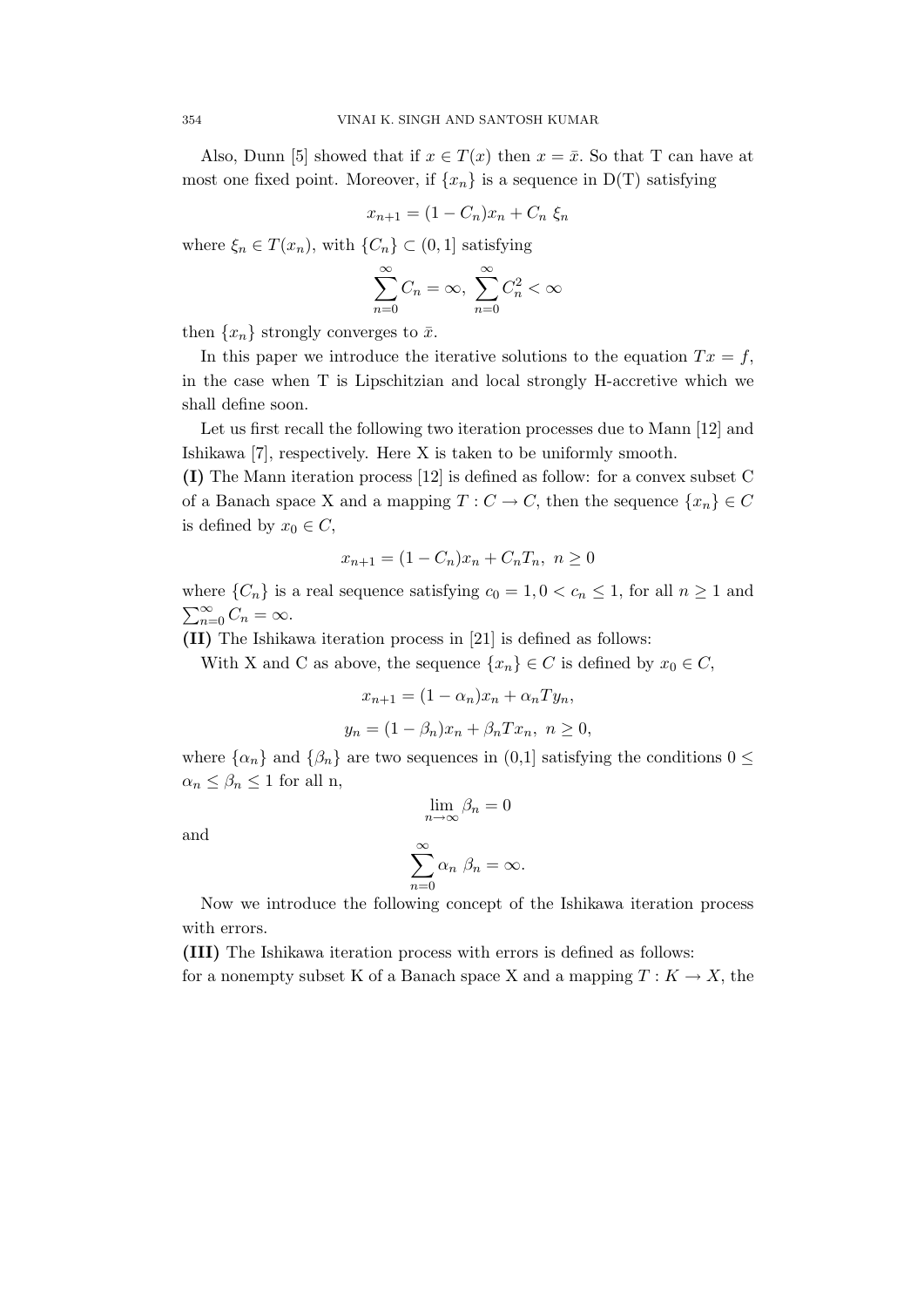sequence  $\{x_n\}$  in K is defined by  $x_0 \in K$ ,  $x_{n+1} = (1 - \alpha_n)x_n + \alpha_n Ty_n + u_n,$  $y_n = (1 - \beta_n)x_n + \beta_n Tx_n + v_n, \ n \ge 0,$ 

where  $\{u_n\}$  and  $\{v_n\}$  are two summable sequences in X. i.e.,

$$
\sum_{n=0}^{\infty} \parallel u_n \parallel < \infty, \sum_{n=0}^{\infty} \parallel v_n \parallel < \infty
$$

and  $\{\alpha_n\}$  and  $\{\beta_n\}$  are two sequences in [0,1] satisfying certain restrictions.

Recently, Chidume [2] proved that if  $X = L_p$  (or  $l_p$ ) for  $p \geq 2$ , then the Mann iteration process converges strongly to a solution of equation  $Tx = f$ when  $T$  is Lipschitzian and strongly accretive.

1.2. Let X be an arbitrary Banach space. Recall that the modulus of smoothness  $\rho_x(.)$  of X is defined by

$$
\rho_x(\tau) = \frac{1}{2} \sup \{ ||x + y|| + ||x - y|| -2 : x, y \in X, ||x|| = 1, ||y|| \leq \tau \}, \tau > 0
$$

and that X is said to be uniformly smooth if  $\lim_{\tau \to 0} \frac{\rho_x(\tau)}{\tau} = 0$ . Recall that for a real number  $p > 1$ , a Banach space X is said to be p -uniformly smooth if  $\rho_x(\tau) \leq d\tau^p$  for  $\tau > 0$ , where  $d > 0$  is constant. In Xu and Roach [22] for a Hilbert space H,  $\rho_H(\tau) = (1 + \tau^2)^{1/2} - 1$  and hence H is 2-uniformly smooth, while if  $2 \le p < \infty$ ,  $L_p(l_p)$  is 2-uniformly smooth. In [21,22], X is uniformly smooth iff  $J_p$  is single valued and uniformly continuous on any bounded subset of X, X is uniformly convex (smooth) iff  $X^*$  is uniformly smooth (convex).

We define for positive t,

$$
b(t) = \sup \left\{ \frac{(\|x + ty\|^2 - \|x\|^2)}{2} - 2Re < y, J(x) > : \|x\| \le 1, \|y\| \le 1 \right\}.
$$

Clearly  $b:(0,\infty) \to [0,\infty)$  is nondecreasing, continuous and  $b(ct) \leq cb(t)$ , for all  $c \geq 1$  and  $t > 0$ .

Also following Lemmas are needed to prove our results:

**Lemma 1.** [15] Suppose that X is a uniformly smooth Banach space and  $b(t)$ is defined as above. Then  $\lim_{t\to 0+} b(t) = 0$  and

$$
\parallel x+y\parallel^2\,\leq\,\parallel x\parallel^2+2Re+\max\left\{\parallel x\parallel,1\right\}\parallel y\parallel b(\parallel y\parallel)
$$

for all  $x, y \in X$ .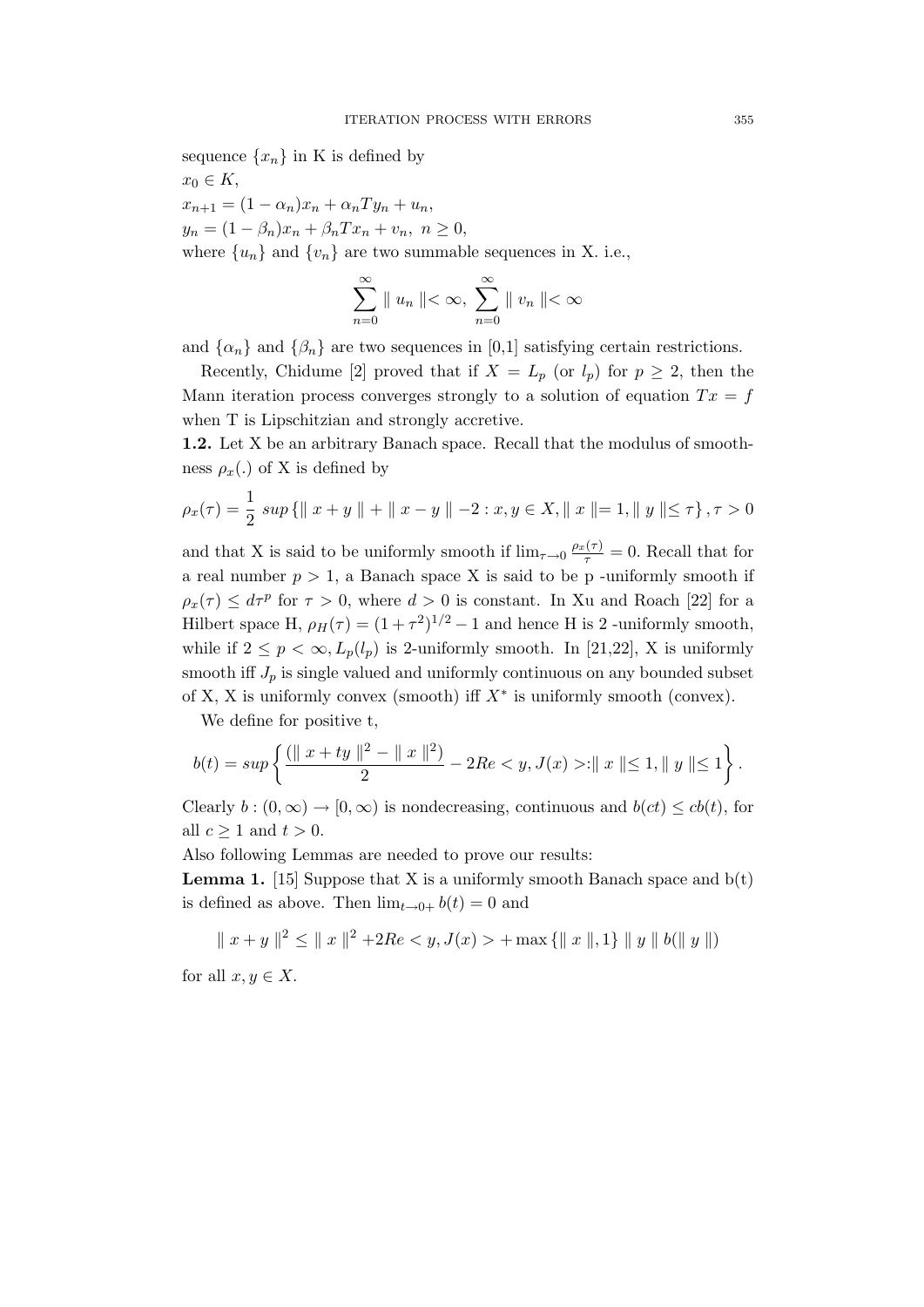**Proof.** The proof is same as in Reich [15], proved for a real uniformly smooth Banach space.

We also need the following Lemma for our results.

**Lemma 2.** [9] Let  $\{a_n\}$ ,  $\{b_n\}$  and  $\{c_n\}$  be three nonnegative real sequences satisfying

$$
a_{n+1} \le (1 - t_n)a_n + b_n + c_n
$$

with

$$
\{t_n\} \subset [0,1], \sum_{n=0}^{\infty} t_n = \infty, b_n = 0(t_n)
$$

and

$$
\sum_{n=0}^{\infty} c_n < \infty.
$$

Then

$$
\lim_{n \to \infty} a_n = 0.
$$

For proof one can see Weng [20].

### 2. The Ishikawa iteration process with errors

In this section we study the Ishikawa iteration process with errors and prove that if X is uniformly smooth Banach space and  $T: X \to X$  is a Lipschitzian local strongly H-accretive mapping, then the Ishikawa iteration process with errors converges strongly to the unique solution of the equation  $Tx = f$ .

**Theorem 1.** Let X be a uniformly smooth Banach space. Let  $T : X \to X$  be a Lipschitzian local strongly H-accretive operator with a constant  $k_p \in (0,1)$ and a Lipschitz constant  $L \geq 1$ . Define  $S: X \to X$  by  $Sx = f + x - Tx$ . Let  ${u_n}$ ,  ${v_n}$  be two summable sequences in X and let  ${\alpha_n}$ ,  ${\beta_n}$  be two real sequences in  $[0,1]$  satisfying:

(i) 
$$
\lim_{n \to \infty} \alpha_n = 0
$$
,  $\sum_{n=0}^{\infty} \alpha_n = \infty$ .  
(ii)  $\lim_{n \to \infty} \sup \beta_n < \frac{k_p}{L^2 - k_p}$ .

For arbitrary  $x_0 \in X$ , the iteration sequence  $\{x_n\}$  is defined by

$$
x_{n+1} = (1 - \alpha_n)x_n + \alpha_n Sy_n + u_n,
$$
  
\n
$$
y_n = (1 - \beta_n)x_n + \beta_n Sx_n + v_n, \ n \ge 0.
$$
\n(8)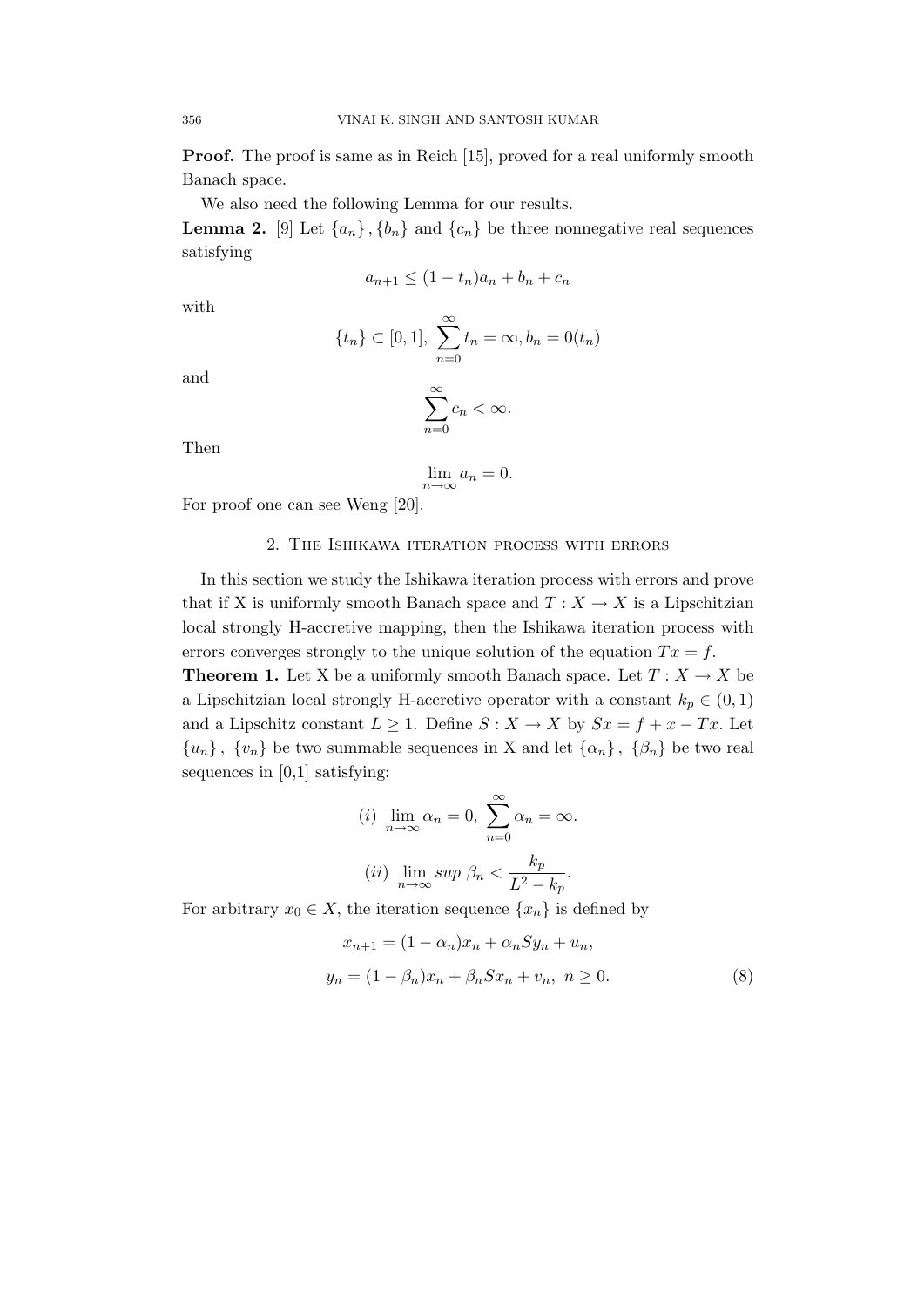Moreover, suppose that the sequence  $\{Sy_n\}$  is bounded, then  $\{x_n\}$  converges strongly to the unique solution q of the equation  $Tx = f$ .

**Proof.** The solution of equation  $Tx = f$  follows from Morales [13]. Let q denotes the solution of  $Tx = f$  and the uniqueness from the local strongly H-accretiveness of T.

Now set,

$$
d = \sup \{ (\parallel Sy_n - q \parallel: n \ge 0) + \parallel x_0 - q \parallel \},
$$
  

$$
M = d + \sum_{n=0}^{\infty} \parallel u_n \parallel +1.
$$
 (9)

For any  $n \geq 0$ , using induction, we obtain

$$
|| x_n - q || \le d + \sum_{i=0}^{n-1} || u_i ||, n \ge 0,
$$

hence,

$$
\parallel x_n - q \parallel \le M, \ n \ge 0 \tag{10}
$$

Now from  $(4)$ ,  $(8)$  and  $(10)$ , we have  $Re < y_n - q$ ,  $J(x_n - q)$ 

$$
= Re < x_n + \beta_n f - \beta_n Tx_n + v_n - q, J(x_n - q) >
$$
  

$$
= -\beta_n Re < Tx_n - Tq, J(x_n - q) > + Re < x_n - q, J(x_n - q) >
$$
  

$$
+ Re < v_n, J(x_n - q) >
$$
  

$$
\leq -k_p \beta_n ||x_n - q||^2 + ||x_n - q||^2 + ||v_n|| ||x_n - q||
$$
  

$$
\leq (1 - k_p \beta_n) ||x_n - q||^2 + M ||v_n||.
$$
 (11)

Again from  $(4)$ ,  $(8)$  and  $(11)$ , we have

$$
Re < Sy_n - q, J(x_n - q) >
$$
  
\n
$$
= Re < Tq + y_n - Ty_n - q, J(x_n - q) >
$$
  
\n
$$
= Re < Tx_n - Ty_n, J(x_n - q) > -Re < Tx_n - Tq, J(x_n - q) >
$$
  
\n
$$
+ Re < y_n - q, J(x_n - q) >
$$
  
\n
$$
\leq L || y_n - x_n || || x_n - q || - k_p || x_n - q ||^2 + (1 - k_p \beta_n) || x_n - q ||^2 + M || v_n ||
$$
  
\n
$$
= L || \beta_n (Tq - Tx_n) + v_n || || x_n - q || + (1 - k_p - k_p \beta_n) || x_n - q ||^2 + M || v_n ||
$$
  
\n
$$
= L^2 \beta_n || x_n - q ||^2 + L || v_n || || x_n - q || + (1 - k_p - \beta_n) || x_n - q ||^2 + M || v_n ||
$$
  
\n
$$
\leq (1 - k_p - k_p \beta_n + L^2 \beta_n) || x_n - q ||^2 + M(L + 1) || v_n ||.
$$
 (12)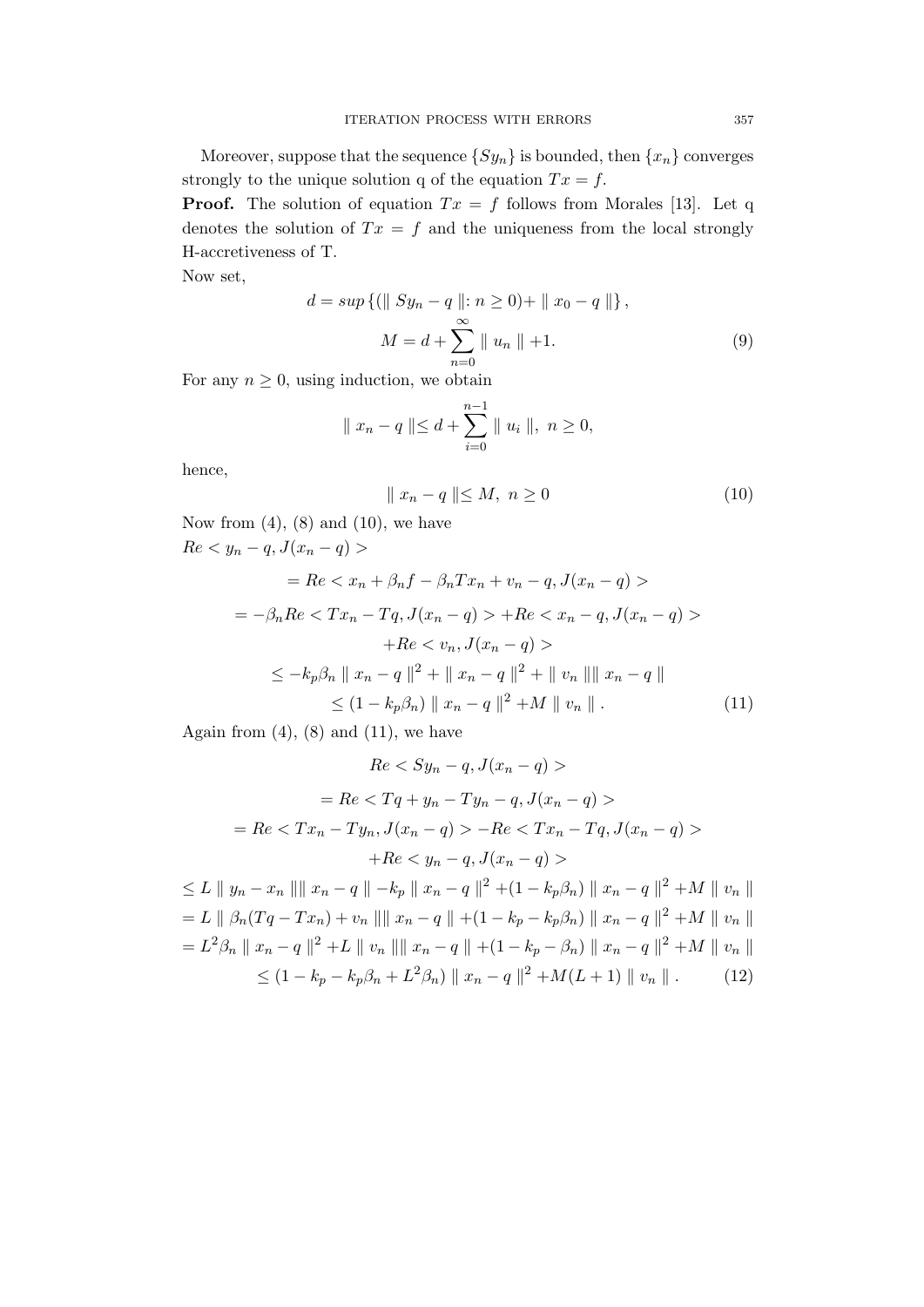It then follows from  $(8), (9), (12)$  and Lemma 1 that

$$
\|x_{n+1} - q\|^2 = \|(1 - \alpha_n)(x_n - q) + \alpha_n(Sy_n - q) + u_n\|^2
$$
  
\n
$$
= \|(1 - \alpha_n)(x_n - q) + \alpha_n(Sy_n - q)\|^2
$$
  
\n
$$
+ 2Re < u_n, J(1 - \alpha_n)(x_n - q) + \alpha_n(Sy_n - q) >
$$
  
\n
$$
+ \max \{ \|(1 - \alpha_n)(x_n - q) + \alpha_n(Sy_n - q) \|, 1 \} \|u_n\| b(\|u_n\|)
$$
  
\n
$$
\leq (1 - \alpha_n)^2 \| (x_n - q) \|^2 + 2\alpha_n (1 - \alpha_n) Re < (Sy_n - q), J(x_n - q) >
$$
  
\n
$$
+ \max \{ (1 - \alpha_n) \| x_n - q \|, 1 \} \alpha_n \| Sy_n - q \| b(\alpha_n \| Sy_n - q \|)
$$
  
\n
$$
+ 2 \| u_n \| \| (1 - \alpha_n)(x_n - q) + \alpha_n(Sy_n - q) \| + Mb(M) \| u_n \|
$$
  
\n
$$
\leq [(1 - \alpha_n)^2 + 2\alpha_n (1 - \alpha_n)(1 - k_p - k_p\beta_n + L^2\beta_n)] \| x_n - q \|^2
$$
  
\n
$$
+ 2\alpha_n (1 - \alpha_n)(L + 1)M \| v_n \| + M^3 \alpha_n b(\alpha_n) + [2M + Mb(M)] \| u_n \|
$$
  
\n
$$
\leq [(1 - \alpha_n)^2 + 2\alpha_n (1 - \alpha_n)(1 - k_p - k_p\beta_n + L^2\beta_n)] \| x_n - q \|^2
$$
  
\n
$$
+ M^3 \alpha_n b(\alpha_n) + [LM + 2M + Mb(M)](\| u_n \| + \| v_n \|).
$$

By assumption (II) on the sequence  $\{\beta_n\}$ , there exists  $\delta \in (0, 2k)$  and a natural number  $N \geq 1$  such that

 $L(L^2 - k_p)\beta_n < k_p - \delta/2$ , for  $n \ge N$ .

Consequently, we have

$$
\|x_{n+1} - q\|^2 \le [(1 - \alpha_n)^2 + 2\alpha_n(1 - \alpha_n)(1 - \delta/2)] \|x_n - q\|^2
$$
  

$$
M^3 \alpha_n b(\alpha_n) + [LM + 2M + Mb(M)](\|u_n\| + \|v_n\|)
$$
  

$$
= (1 - \delta\alpha_n - \alpha_n^2 + \delta\alpha_n^2) \|x_n - q\|^2 + M^3 \alpha_n b(\alpha_n)
$$
  

$$
+ [LM + 2M + Mb(M)](\|u_n\| + \|v_n\|)
$$
  

$$
\le (1 - \delta\alpha_n) \|x_n - q\|^2 + \alpha_n [M^2 \delta\alpha_n + M^3 b(\alpha_n)]
$$
  

$$
+ [LM + 2M + Mb(M)](\|u_n\| + \|v_n\|)
$$

for  $n \geq N$ . We set  $a_n = ||x_n - q||^2$ ,  $t_n = \delta \alpha_n$ ,  $b_n = \alpha_n [M^2 \delta \alpha_n + M^3 b(\alpha_n)]$ and  $c_n = [LM + 2M + Mb(M)](\Vert u_n \Vert + \Vert v_n \Vert)$ . Then the above inequality reduces to

$$
a_{n+1} \le (1 - t_n)a_n + b_n + c_n, \ n \ge N.
$$

Observe that  $\lim_{t\to 0+} b(t) = 0$  and  $\lim_{t\to\infty} a_n = 0$ , so that  $\lim_{t\to\infty} b(\alpha_n) = 0$ . It follows from Lemma 2 that  $\lim_{t\to\infty} a_n = 0$ , so that  $\{x_n\}$  converges strongly to the unique solution q of the equation  $Tx = f$ .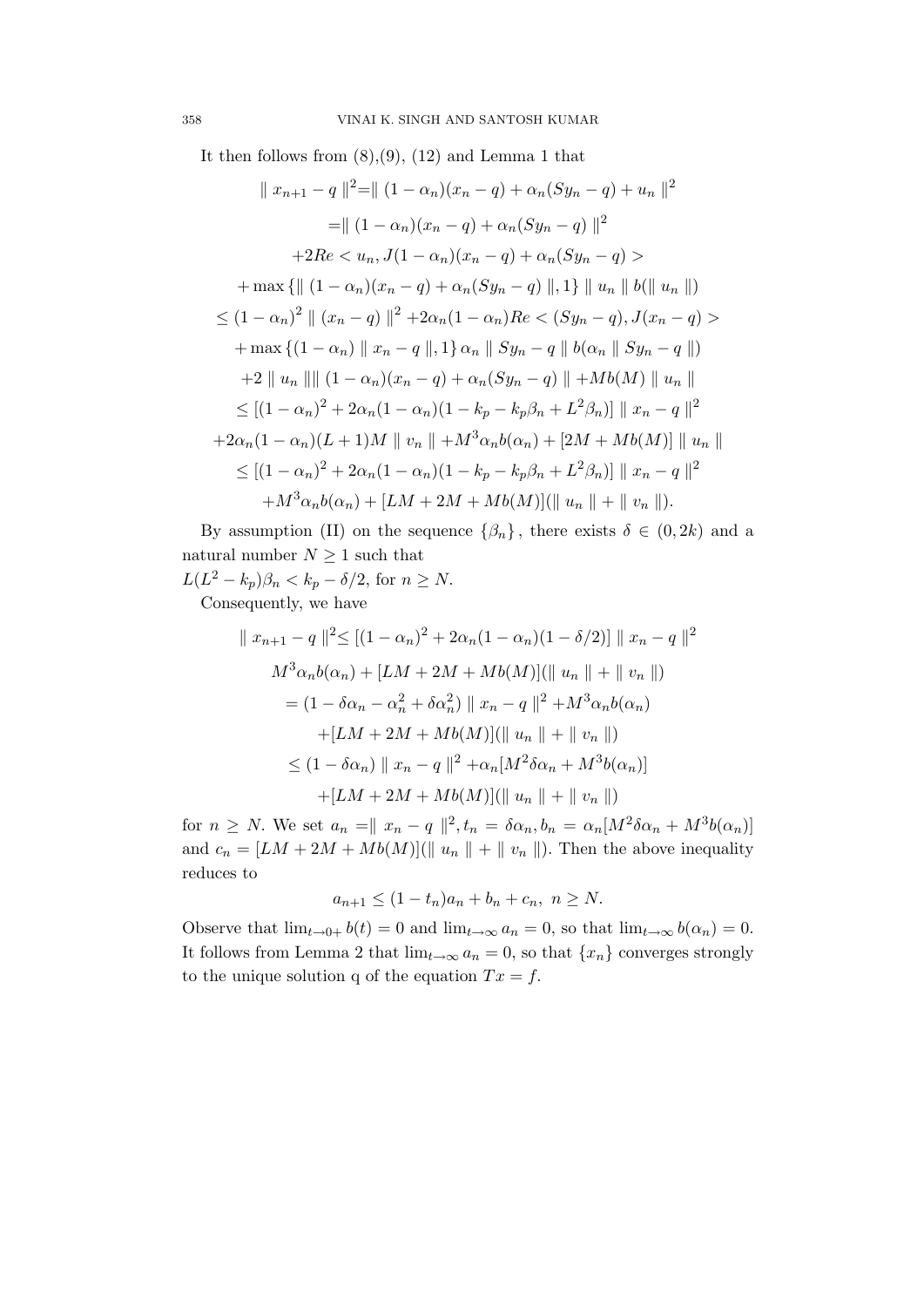**Corollary 1.** Let X be a p - uniformly smooth Banach space with  $1 < p < \infty$ and let  $T: X \to X$  be a Lipschitzian local strongly H - accretive operator with a constant  $k \in (0,1)$  and a Lipschitzian constant  $L \geq 1$ . Define  $S: X \to X$ by  $Sx = f + x - Tx$ . Let  $\{u_n\}, \{v_n\}$  be two summable sequences in X and let  $\{\alpha_n\}, \{\beta_n\}$  be two real sequences in [0,1] satisfying

$$
(i) \ \lim_{n \to \infty} \alpha_n = 0, \ \sum_{n=0}^{\infty} \alpha_n = \infty
$$

and

$$
(ii) \lim_{n \to \infty} \sup \beta_n < \frac{k_p}{L^2 - k_p}.
$$

Then for each  $x_0 \in X$ , the iteration sequences  $\{x_n\}$  is defined by

$$
x_{n+1} = (1 - \alpha_n)x_n + \alpha_n Sy_n + u_n,
$$
  
\n
$$
y_n = (1 - \beta_n)x_n + \beta_n S x_n + v_n, \ n \ge 0,
$$
\n(13)

Proof. The proof of the corollary is on the lines of Theorem 1.

## 3. The Mann iteration process with errors

In this section we study the Mann iteration process with errors and prove that if X is a uniformly smooth Banach space and  $T : X \to X$  is a locally dissipative type mapping, then the Mann iteration process with errors converges strongly to the unique solution of the equation  $Tx = f$ .

Theorem 2. Let D be a uniformly smooth Banach space of X. Let T:  $D(T) \to 2^D$  be a locally dissipative type operator with a constant  $k \in (0,1)$ . Define  $S: X \to X$  by  $Sx = f + x - Tx$ .

Let  $\{u_n\}$  be a summable sequence in X, and  $\{\alpha_n\}$  be a real sequence in [0,1] satisfying  $\lim_{n\to\infty} \alpha_n = 0$ , and  $\sum_{n=0}^{\infty} \alpha_n = \infty$ . For arbitrary  $x_0 \in X$ , the iteration sequence  $\{x_n\}$  is defined by

$$
x_{n+1} = (1 - \alpha_n)x_n + \alpha_n S x_n + u_n, \ n \ge 0.
$$

Moreover, suppose that the sequence  $\{Sy_n\}$  is bounded. Then  $\{x_n\}$  converges strongly to the unique solution q of the equation  $Tx = f$ .

**Proof.** Let q be a fixed point of T. For T is a locally dissipative type mapping, we have

$$
Re < Tx - q, j(x - q) > \leq C_q || x - q ||^2.
$$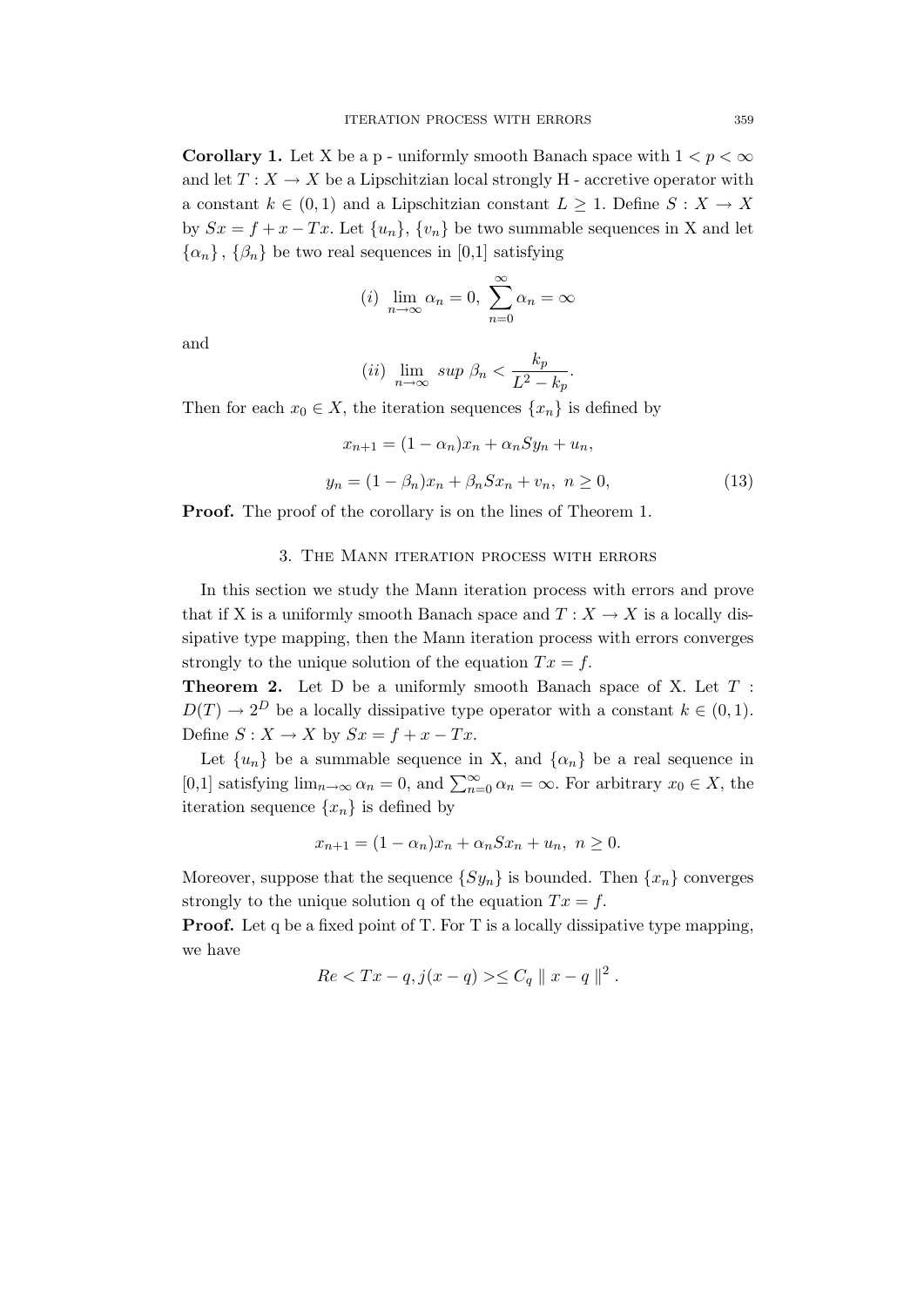Here,  $Sx = f - Tx + x$ Now,

$$
\langle Sx - Sq, j(x - q) \rangle = Re \langle f - Tx + x - f + Tq - q, j(x - q) \rangle
$$
  
= Re \langle Tq - Tx, j(x - q) \rangle + Re \langle x - q, j(x - q) \rangle  

$$
\leq C_q ||x - q||^2 + ||x - q||^2
$$
  

$$
\leq (C_q + 1) ||x - q||^2
$$
(14)

Now, set  $d = \sup \{ || Sx_n - q || : x \ge 0 \} + || x_0 - q ||$ 

$$
M = d + \sum_{n=0}^{\infty} || u_n || + 1
$$

for  $n \geq 0$ , applying induction, we have

$$
\|x_n - q\| \le d + \sum_{i=1}^{n-1} \|u_i\|, \ n \ge 0
$$

and hence  $||x_n - q|| \leq M, n \geq 0.$ Now, set

$$
\beta_n = \|x_n - q\|^2 \tag{15}
$$

Because  $C_n \to 0$ , it is easy to show that there exists an integer  $N \geq 1$  such when  $n \geq N$ , then

$$
[1 - (1 - (C_q + 1))C_n]^2 + d^2C_n\beta(C_n) \le 1.
$$

Let  $B = \max \{\beta_i : 1 \le i \le N, 1\}$ . First we want to show that  $\beta_n \le B^2$  and

$$
\beta_{n+1} \le [1 - (1 - (c_q + 1))C_n]^2 + B^2 d^2 C_n \beta(C_n).
$$

From (8), (9), (14) and Lemma 1 for any  $n \geq 0$ , we have

$$
\beta_{n+1} = ||x_{n+1} - q||^2
$$
  
\n
$$
\leq || (1 - C_n)(x_n - q) + C_n(Sx_n - q) + u_n ||^2
$$
  
\n
$$
\leq || (1 - C_n)(x_n - q) + C_n(Sx_n - q) ||^2
$$
  
\n
$$
+ 2Re < u_n, J(1 - C_n)(x_n - q) + C_n(Sx_n - q)) >
$$
  
\n
$$
+ \max \{ || (1 - C_n)(x_n - q) + C_n(Sx_n - q) ||, 1 \} || u_n || b (|| u_n ||)
$$
  
\n
$$
\leq || (1 - C_n)^2 || || (x_n - q) ||^2 + 2C_n(1 - C_n)Re < Sx_n - q, J(x_n - q) >
$$
  
\n
$$
+ \max \{ (1 - C_n) || (x_n - q) ||, 1 \} C_n || (Sx_n - q) || b (C_n || (Sx_n - q) ||)
$$
  
\n
$$
+ 2 || u_n || || (1 - C_n)(x_n - q) + C_n(Sx_n - q) || + Mb(M) || u_n ||
$$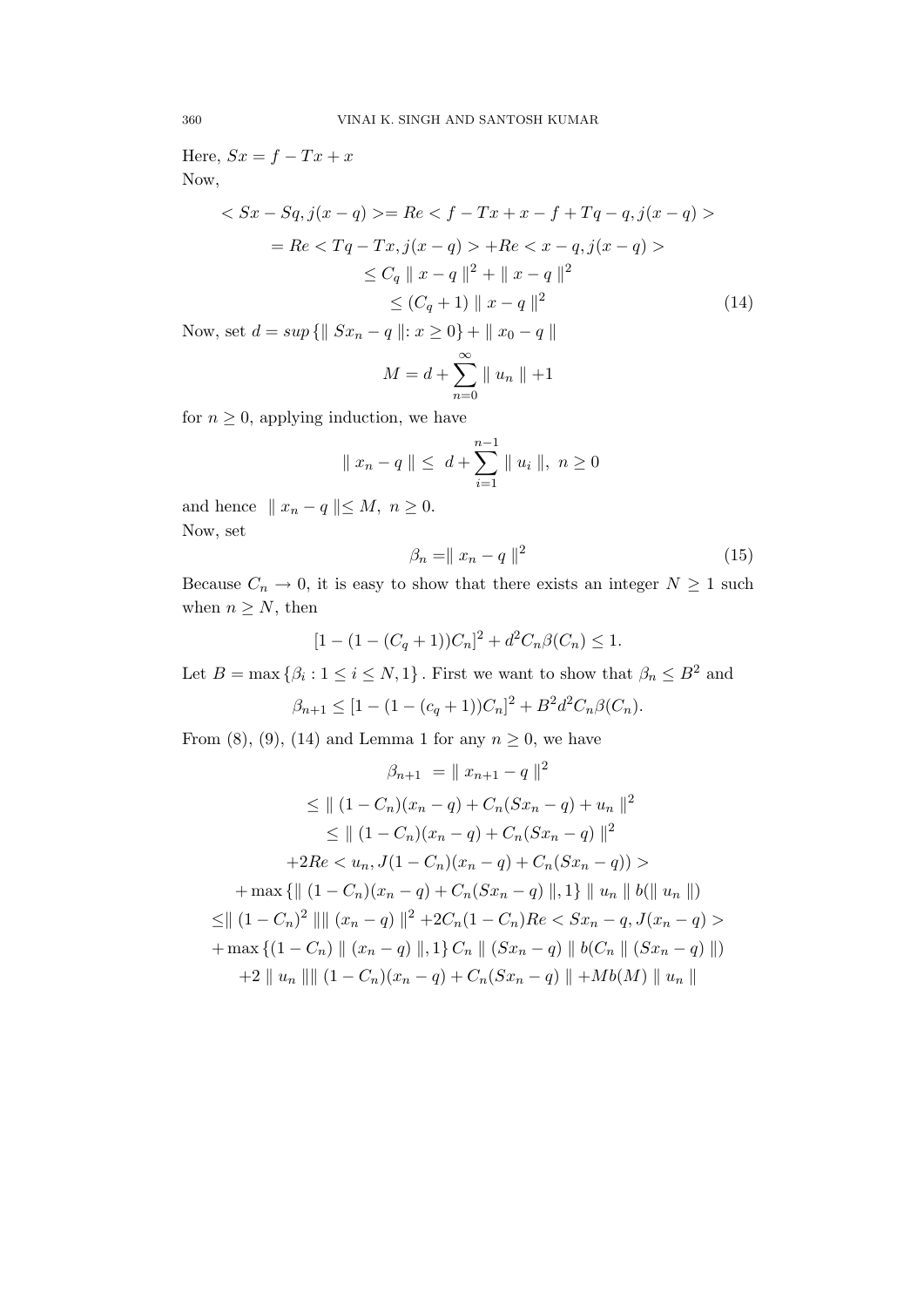$$
\leq (1 - C_n)^2 \parallel (x_n - q) \parallel^2 + 2C_n(1 - C_n)(C_q + 1) \parallel (x_n - q) \parallel^2
$$
  
+ max { $\parallel x_n - q \parallel^2, 1$ }  $d^2C_n b(C_n) + 2 \parallel u_n \parallel \parallel (x_n - q) \parallel + Mb(M) \parallel u_n \parallel$   
 $\leq \{(1 - C_n)^2 + 2Cn(1 - C_n)(C_q + 1)\} \parallel x_n - q \parallel^2$   
+ max { $\parallel x_n - q \parallel^2, 1$ }  $d^2C_n b(C_n) + 2M \parallel u_n \parallel + Mb(M) \parallel u_n \parallel$   
 $\{1 - C_n(1 - (C_q + 1))\}^2 + \parallel x_n - q \parallel^2$   
+  $B^2 d^2 C_n b(C_n) + \{2M + Mb(M)\} \parallel u_n \parallel,$ 

for  $n \geq M$ , by the definition of number B, we have

$$
\beta_n \le B^2.
$$

For  $n \geq N$ , we apply induction; Assume  $\beta_n \leq B^2$ , then

$$
\beta_{n+1} \leq \{1 - C_n(-(C_q + 1))\}^2 \beta_n + B^2 d^2 C_n b(C_n) + \{2M + Mb(M)\} \parallel u_n \parallel.
$$
  
For  $n > N$ , we set  $a_n = \beta_n$ ,  $t_n = C_n(1 - (C_q + 1))$ ,  $b_n = B^2 d^2 C_n b(C_n)$  and

$$
C_n = \{2M + Mb(M)\} \parallel u_n \parallel.
$$

Then the above inequality reduces to

$$
a_{n+1} \le (1 - t_n)^2 a_n + b_n + c_n, \ n \ge N.
$$

Observe that  $\lim_{n\to 0+} b(t) = 0$  and  $\lim_{n\to\infty} \alpha_n = 0$ . It follows from Lemma 2 that  $\lim_{n\to\infty} a_n = 0$ , so that  $\{x_n\}$  converges strongly to the unique solution q of the equation  $Tx = f$ .

Acknowledgement. The authors are thankful to Prof. S.P. Singh for his valuable suggestions to improve the results.

#### **REFERENCES**

- [1] F.E. Browder, Nonlinear mappings of nonexpansive and accretive type in Banach spaces, Bull. Amer. Math. Soc., 73(1967), 875-882.
- [2] C.E. Chidume, An iterative process for nonlinear Lipschitzian strongly accretive mappings in  $L_p$  spaces, J. Math. Anal. Appl.,  $151(1990)$ ,  $453-461$ .
- [3] C.E. Chidume, Approximation methods for non-linear operator equations of the maccretive type, to appear in J. Math. Anal. Appl.
- [4] K. Deimling, Nonlinear Functional Analysis, Springer-Verlag, New York-Berlin, 1985.
- [5] J.C. Dunn, Iterative construction of fixed points for multivalued operators of the monotone type, J. Funct. Anal., **27**(1978), 38-50.